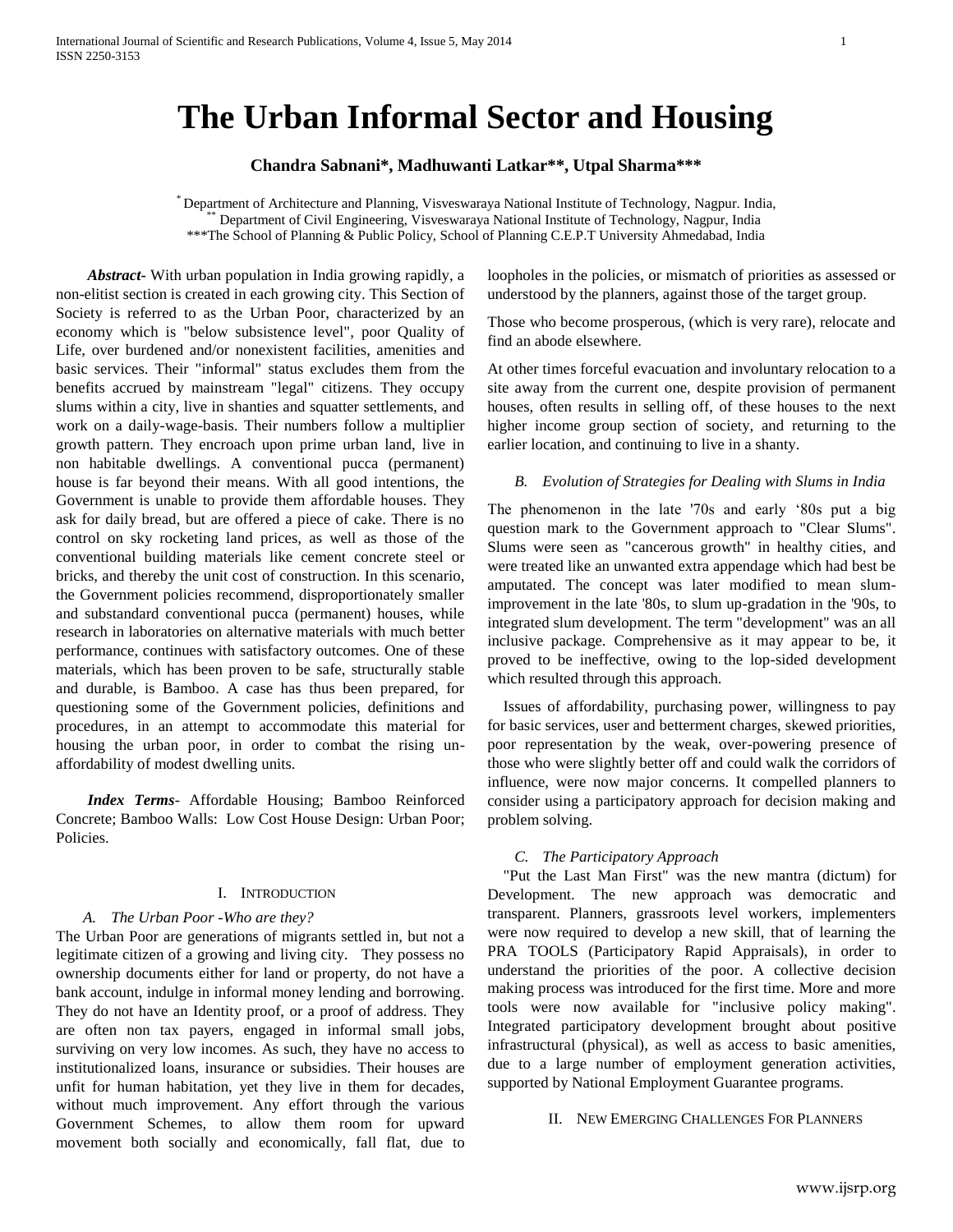# *D. A competition for Funds*

Meanwhile experiments, innovations were happening quite without the involvement of the target group. New terms and concepts invaded the construction Industry. Planners, Architects, Engineers and other professionals were now discussing "Sustainability", "Green Architecture" and "Energy Efficient solutions in Architecture. Leeds rated Iconic Green Buildings, took architectural practice to a totally different level. While large architectural firms were engaged in sustainability as a core concern in their architecture, the man on the street was slowly yet systematically getting marginalized from mainstream development. Energy and Environmental issues topped the list of concerns. "Larger than life" hybrid structures created a new typology of buildings, which violated all norms of symbiotic coexistence. They required "corrective design measures" to make them energy efficient. The design and re-design did very little to minimize the demand on public funds. The carbon footprint, had to be reduced, simultaneously public funds were required to be spent carefully and judiciously.

# *E. The Empowerment of Urban Local Bodies*

Through the 73rd and 74th constitutional amendment in 1992, the local authorities were vested with discretionary powers, along with the mandatory powers, which increased their authority, responsibility, and accountability.

Maintaining a world class image was more important than ever before. With multiple claimants on forever limited public funds, lobbying among various stakeholders relegated the slum dweller back to where he came from.

Urban local bodies were faced with greater challenges. Paucity of funds, an expanded scope of work, with decentralization caused the planning bodies and the maintenance bodies, to start working in tandem. Other related local and state bodies involving services and amenities, were all expected to work in a coordinated manner. The format for such administration and Governance resulted in overlaps in their jurisdictions and multiplicity of functions and action. Wastage, duplication of work, and piecemeal work tendencies often lead to fire-fighting, and crisis management.

#### III. SIZE- QUALITY- AFFORDABILITY DYNAMICS

# *F. Small Is Beautiful- Very Small Is Absurd*

While bureaucrats, politicians and technocrats were busy implementing large scale world class physical infrastructural projects in the city, more for the hefty kickbacks than people's welfare, more for visibility, advertisement and presence, even more for political mileage, target being the future vote bank, housing for the poor was pushed to the rear seat. Initiatives in research and development suffered in large number of cases due to lack of political will to take them seriously for making a difference for the urban homeless.

Conventional construction materials experienced a steep price escalation, and thus became unaffordable to the level of being totally out of reach for many, and an unreasonably absurd

reduction in the size, rendered houses useless for decent and dignified households. Size of a house is more a function of the number of occupants, than the combined gross household income. Higher densities of population violating the standard assigned for the "Number of persons per room ratio", can only replace one category of slum with another one.

 There is a lower limit (a virtual floor) to the size of a dwelling unit, below which it cannot be called habitable for a household size of 5 members. There is also an upper limit (a virtual ceiling) to its cost, beyond which it becomes unaffordable for many. It is of importance to illustrate how a given "functional" size, and "affordability" are both non-negotiable parameters.

# *G. Cost Cutting is not equal to Size, Safety and Quality Compromises*

There cannot be a compromise in any of the three variables when addressing the issue of housing for the Urban Poor! The issue can only be resolved through the use of appropriate technology, local materials, to make it affordable for the poorest of the poor in this case, the Urban Poor and the Homeless. Having established this, the stage is now set in place, to transfer innovative low cost technology and alternative materials from lab to land. However it is essential to define "poor, very poor" and other terms that often get misinterpreted by those in charge of translating missions, goals, objectives and policies into a reality.

There is a clear dilution of the content and intent of policies by the time they get implemented. At times ground realities are much harsher than what planners can comprehend. Affordable Housing gets defined purely in terms of what is "Possible to be supplied" in a given income range, and what a household in particular can pay for. This creates a gap between what is affordable, what is possible, and what is desirable as part of housing standards. This non convergence is noticed the most in the housing for the urban poor. Since their affordability levels are very low, the market provides them with housing which is characterized by insecure tenure, small size, unhygienic environment and non-existent infrastructure. Non-availability of Affordable housing is as much a problem of the middle income groups as it is of the lower income groups. In their inability to find appropriate abode many a higher income groups (belonging to middle and lower middle income groups) are constrained to opt for sub-standard housing. Many invade cheaper/subsidized housing provided by the state for the poor thus negating government efforts. The issue of Affordable Housing thus has to be looked at in an integrated manner.

# IV. URBAN HOUSING AND HABITAT POLICY 2007 [4]

Research challenges have increased after more than 50% of the Urban Population is in the danger of living out of a house that takes up 30% to 40% of their combined household income, as rent or EMI (Equitable Monthly Installment) as the case may be, by virtue of the family being a tenant or owner of the house. A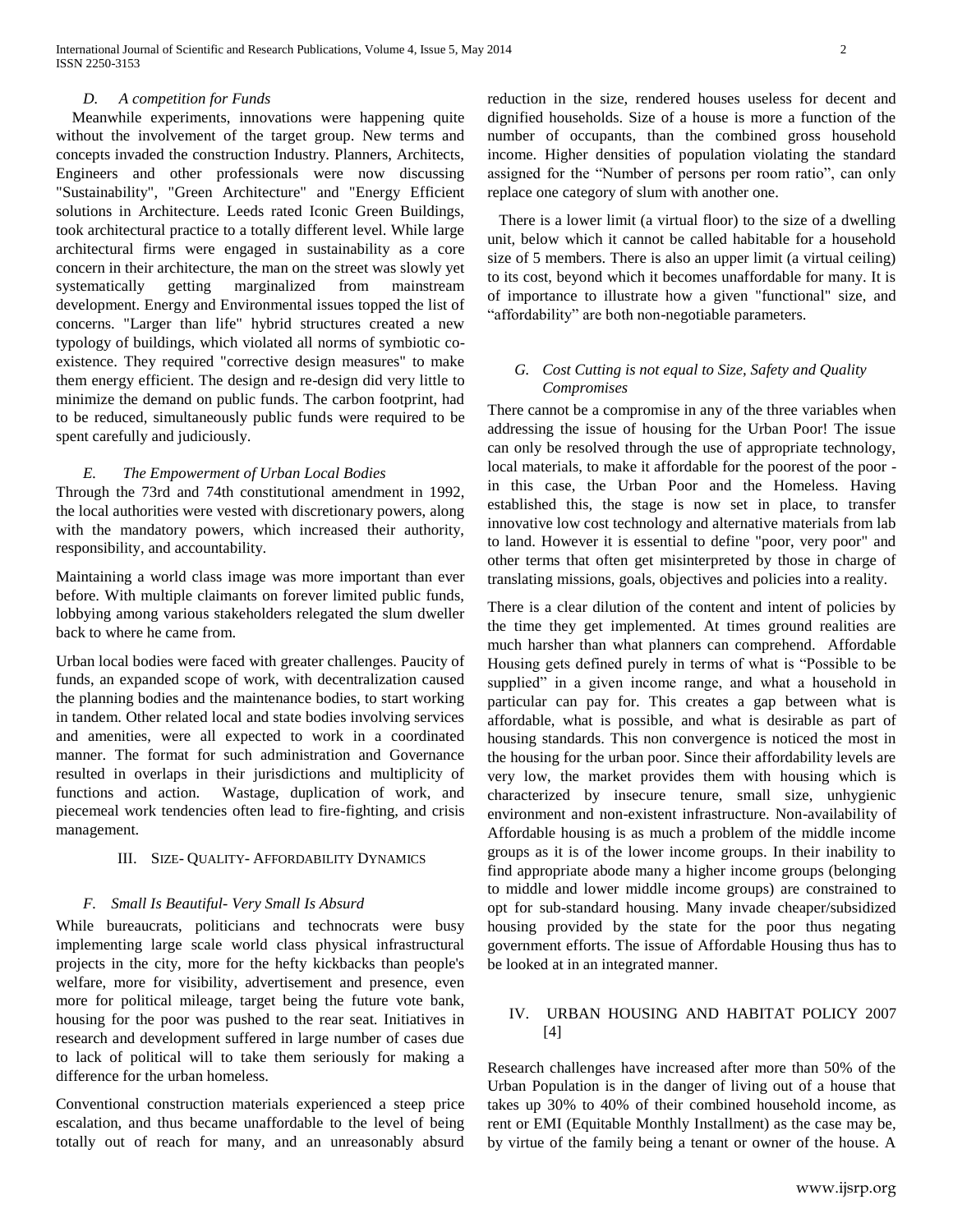house when unaffordable at higher levels of income could still

| <b>Income</b><br>Group | Monthly<br>Rs. | Cost<br>As a Multiple of<br>Household Gross<br>Annual Income<br>(x) | <b>EMI/Rent</b><br>As a Percentage<br>of Gross Monthly<br>Income |  |
|------------------------|----------------|---------------------------------------------------------------------|------------------------------------------------------------------|--|
| <b>BPL</b>             | $\leq$ 2690    | < 2x                                                                | 5%                                                               |  |
| <b>EWS</b>             | $2639 - 3300$  | $<$ 3x                                                              | 20%                                                              |  |
| <b>LIG</b>             | 3301 - 7300    | < 4x                                                                | $< 30\%$                                                         |  |
| <b>MIG</b>             | 7301 - 14500   | < 5x                                                                | $<$ 40%                                                          |  |

function efficiently, and what it may have foregone could be just frills. However at lower levels of incomes, what has to be foregone is far too valuable- structural stability, size, safety, security, privacy, among many other things. Un-affordability is a universal phenomenon across all sections and among all generations of urbanites.

#### *H. Technically Speaking*

Affordability has been viewed as a ratio of price/rent of housing to income of household. The ratio differs for different income groups. Lower income groups can afford to pay much less a proportion of their income for housing than that of higher income groups. [3]

The Ministry of Housing & Urban Poverty Alleviation created a High Level Task Force in January, 2008 to examine the issues related to "Affordable Housing for All" led by The Chairman – Housing Development &Finance Corporation Limited (HDFC)

While keeping the affordability ratio for LIG and MIG as given by the high level Task force Committee, (Table 1) the ratio for EWS needs to be lowered to not more than 20 per cent for EMI/rent and 3 times household's gross annual income for cost of house as recommended by National Resource Centre, School of Planning and Architecture, New Delhi.

#### **Table1. Affordability levels and Income Categories as per the (DPC) Report**

| <b>Income</b><br>Group | <b>Size</b>                 | Cost                                                          | <b>EMI/Rent</b>                                      |
|------------------------|-----------------------------|---------------------------------------------------------------|------------------------------------------------------|
|                        | Carpet<br>Area in<br>Sq. Ft | As a Multiple of<br>Household<br>Gross<br>Annual Income $(x)$ | As a Percentage of<br><b>Gross Monthly</b><br>Income |
| <b>EWS/LIG</b>         | 300-600                     | < 4x                                                          | $< 30\%$                                             |
| <b>MIG</b>             | < 1200                      | < 5x                                                          | $<$ 40%                                              |

Another category of urban poor which is also part of

Government's inclusive policy of providing Affordable Housing for all namely BPL (Below Poverty Line). This category needs to be considered separately and not as part of Economically Weaker Section (EWS). The affordability level of households in this category would not be more than 5 per cent of the income. The income categories and affordability levels thus can be defined as in Table 2.

# **Table 2: Affordability levels and Income Categories including BPL**

| <b>Income</b><br><b>Income</b><br>Group |                | <b>Affordable</b><br><b>EMI/Rent per</b><br>Month (in Rs) | Affordable cost<br>of the<br>House (in Rs) |  |
|-----------------------------------------|----------------|-----------------------------------------------------------|--------------------------------------------|--|
|                                         | Monthly<br>Rs. | In Absolute Terms                                         | In Absolute<br>Terms                       |  |
| <b>BPL</b>                              | $\leq$ 2690    | $\leq$ 134                                                | $\leq 64500$                               |  |
| <b>EWS</b>                              | $2639 - 3300$  | $538 - 660$                                               | 96876--118800                              |  |
| <b>LIG</b>                              | 3301 - 7300    | $990 - 2190$                                              | 158448--350400                             |  |
| <b>MIG</b>                              | 7301 - 14500   | 2920 - 5800                                               | 438000--870000                             |  |

Taking the income classification of different income groups as defined by the Government of India, the Affordability Levels would be as per Table 3.

# **Table 3: Income Classifications and Capacity to Afford EMI/Rent per Month**

Very few households in each category would be in any position to opt for the high end housing. Affordability levels of most of the poor would be much lower than what is indicated in the figures in Table 3.

"It is also quite evident, that at current prices these cannot fetch a dignified house in most urban areas. It is important to define the lower limits for each income category also in order to plan for provisioning of all for lowest of income group in each category"[3]

"Affordability is to be defined not only in terms of purchase price of the house (in case of ownership housing) or rent but must also include other charges/fees (registration charge, search cost etc.) payable at the time of purchase/renting of the house as also recurring cost over the lifetime of stay in the house. These would include taxes, maintenance cost, utility cost. One may also include cost of commuting to work place or other places by different members of family." [3]

*Source: Affordable Housing for Urban Poor National Resource Centre SPA, New Delhi, Supported by Ministry of Housing & Urban Poverty Alleviation GOI July 2009*".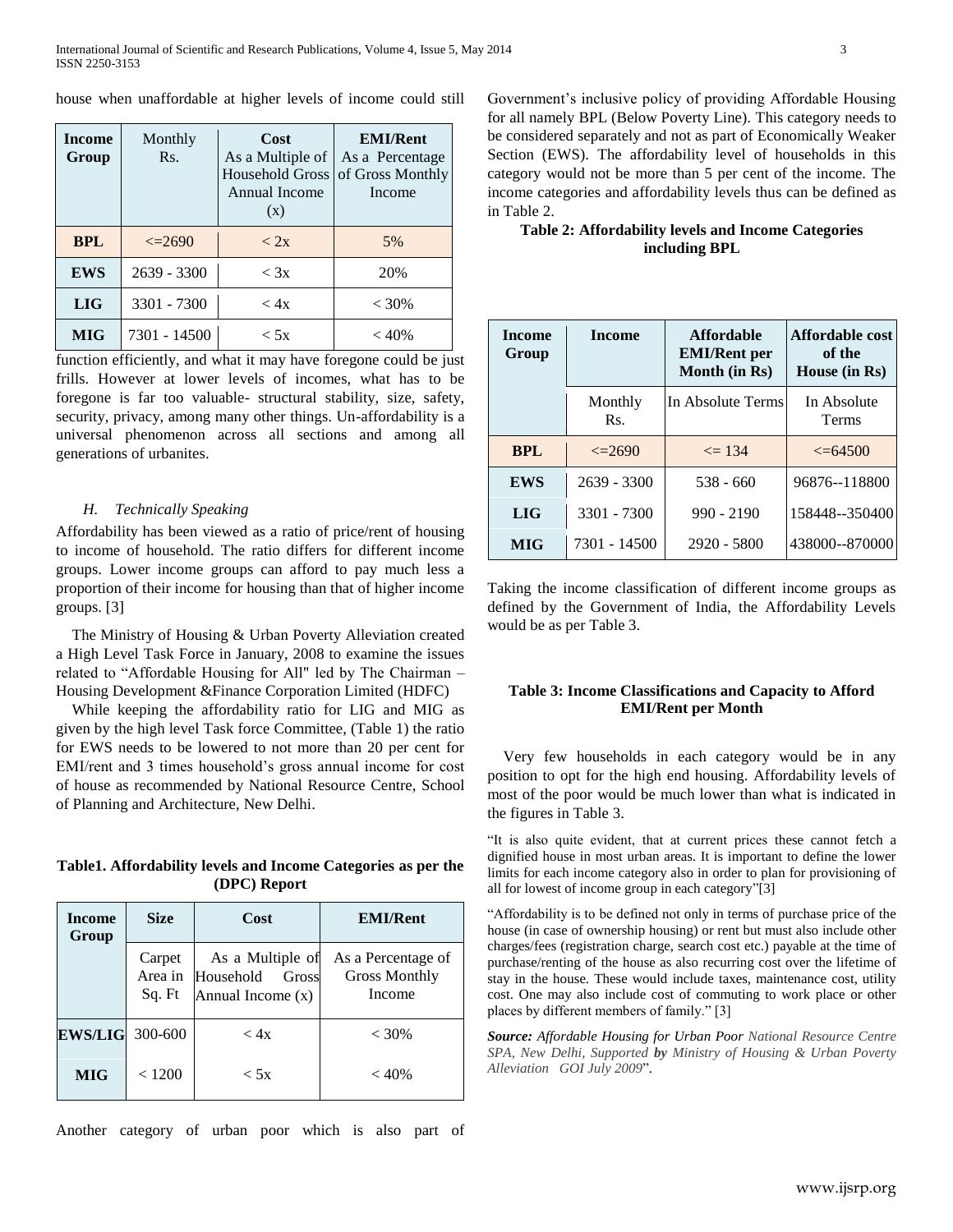# V. IMPLICATIONS ON THE APPROACH TO BE ADOPTED FOR RESOLVING THE ISSUE OF AFFORDABILITY FOR THE BELOW POVERTY LINE URBAN POPULATION

## *I. Analysis*

Urban Housing and Habitat Policy 2007 can be seen as an eyeopener. It did enough to provoke positive criticism to get to the bones of the issue, and made a few strong fine print statements. It established that:

1. A pucca (permanent) house cannot be made affordable, unless the safety, size, and quality are partially sacrificed.

2. Housing and Infrastructure cannot be mutually exclusive

3. Habitat not Housing is what needs to be planned for. Each being valueless without the other

4. While defining affordability of dwelling units, other miscellaneous hidden costs may mean nothing at higher levels of income, but at Below Poverty Levels, these constitute a large proportion of the household income, and can tilt the balance between affordability or otherwise.

5. Costs of all kinds, including notional, running, sunk, opportunity are more relevant in the case of the Urban Poor, than for higher incomes.

6. Sensitivity to loss, like a single non earning day could create far more turbulence in the life of a BPL household, than for higher income groups, hence tax holidays, subsidies, grants and waivers to be integrated with other resilient fiscal planning measures capable of absorbing non-repayment or untimely repayment offering flexibility to borrowers.

7. Similarly, expenditure on extra travelling, for each member of the household due to relocation (if any) could also affect affordability, in which case relocation compensation measures to be in- built in the form of subsidised travel costs using renewable BPL concession passes or travel cards.

8. "Instead of defining kutcha or pucca houses, it may be more scientific to define houses on the basis of the load bearing capacity of the structure and outer skin in terms of their carbon foot print, life cycle and end of life value whether negative, zero or positive, where in a judicious mix of market economics and ecological economics are included." [1]

#### VI. ALTERNATIVE MATERIALS - FOR COST CUTTING

**Table 4: Simultaneous Cost Reduction at Multiple Levels**





**Note:** Colour code represents the agencies as indicated wherever they appear across all Tables in this Document

# *J. Inferences*

1. Having understood poverty, the plight of the urban poor, the possibilities and constraints, it is clear that an approach needs to be adopted, which identifies the constants and the variables, and the limits the floor and ceiling cut offs for Below Poverty Line category.

2. For the highly cost sensitive section of the society, it has to be recognised that the complexities involved in costing of a dwelling unit requires an integrated package approach, where multiple agencies come together and work in coordination, while playing their role with the single agenda of a cost cutting exercise for those who struggle to survive Below the Poverty Line.

3. There is a train of agencies from innovation to the final delivery of a low cost house. No single agency can perform all the tasks involved in the activity. The Research and Development can contribute only the know-how and the nuts and bolts of production.

4. The research outcome has to be woven into the Nation's benevolent policies, involving other central and state level agencies with neatly framed action plans at the lowest level. It is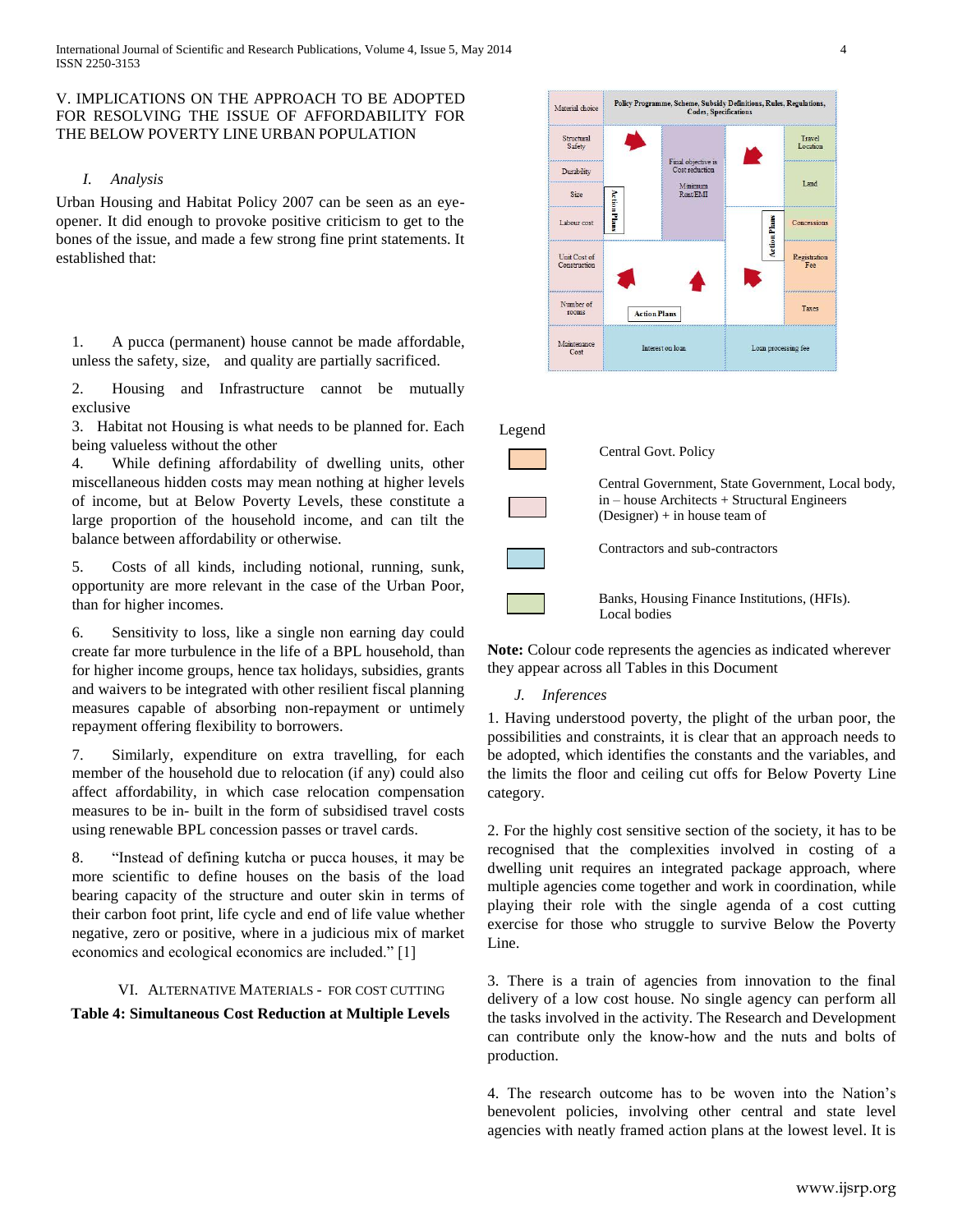important at this stage to exercise caution in ensuring minimal involvement of commercial Contractors Engineers or Architects, so that the product is handed over through the shortest route from lab to land thus eliminating chances of delays and thereby increased costs.

5. Just so that the distribution and delivery machinery is insulated enough to keep the intermediary agencies totally out of all transactions between the provider and the provided for, the Self Help housing concept could be resorted to.

6. It could therefore entail budgeting for special Training Programmes systematically organised for the Urban Poor, especially for those who have not undergone formal Education. This could create a new crop of skilled labour that could also specialise later and use it for income generation

| <b>Agency Colour</b><br>Code | Who                                                                                                         | What                                                                               | How                                                                                                                                                                                  |  |
|------------------------------|-------------------------------------------------------------------------------------------------------------|------------------------------------------------------------------------------------|--------------------------------------------------------------------------------------------------------------------------------------------------------------------------------------|--|
|                              | Central Govt. Policy                                                                                        | 5-Year plan provisions,<br>Definitions                                             | Annual budgets, Tax<br>exemptions, special<br>target group specific<br>area specific exclusive<br>policies, Cross<br>subsidies, modify<br>definitions                                |  |
|                              | Central Government, State<br>Government, Local body,<br>Architect + Structural Engineers<br>$+$ Contractors | Development Control<br>Rules, building Bye<br>Laws, Schemes,<br>Definitions        | Design, Supervision,<br>Choice of Material.<br>Specifications<br>Technology special<br>byelaws for Urban<br>Poor                                                                     |  |
|                              | Banks, HFIs.                                                                                                | Special cheaper Loans.<br><b>Subsidies</b>                                         | Minimize paperwork<br>procedural matters.                                                                                                                                            |  |
|                              | Local bodies                                                                                                | Through Development<br>control rules, Master<br>Plan Allocation &<br>Land-use plan | Special land<br>reservations.<br>Relocation schemes<br>and regularisation of<br>unauthorised<br>settlements<br>Issue of relevant<br>concession cards for<br>use of public transport. |  |

**Table 5: Role of Various Agencies in Cost Reduction**

Note: Colour code represents the agencies as indicated in Table 4 and Table 7

#### VII ROLE OF VARIOUS AGENCIES IN COST REDUCTION

 1. The Final objective being, minimum outgoings from a BPL household's income as Equitable Monthly Income (EMI), or Rent for the dwelling Unit Various agencies have to contribute their efforts, discretionary powers, within the framework of the National objective of providing decent habitable housing for the Urban Poor. Clear cut distribution of duties and action plans defining "who does what and how" leaving no room for ambiguity or misinterpretation. Each programme or scheme has

to be converted into a complete project with a definite time horizon.

2. Taking the income classification of different income groups as defined by the Government of India, the affordability levels of the Below Poverty Line Group is Alarming. It is this group that is caught in a vicious cycle and the expenditure always overshoots the budget. Even if the Net Present Values (NPV) were to be calculated, the internal percentage difference when compared to the next higher income group remains the same.

### **Table 6: Affordability Status of the Below Poverty Line Urban Population (2008)**

| (Rs.) | (Rs)   | <b>BPL</b> Monthly Income Annual Income $= x$ Cost of an affordable<br>house<br>2x<br>(Rs) | 5% of annual<br>income<br>Annual EMI/<br>Rent<br>(Rs) | EMI<br><b>MONTHLY</b><br><b>RENT</b><br>(Rs) |
|-------|--------|--------------------------------------------------------------------------------------------|-------------------------------------------------------|----------------------------------------------|
| 2700  | 32,400 | 64,800                                                                                     | 1.620                                                 | 135                                          |

VIII. AFFORDABILITY STATUS OF THE BELOW POVERTY LINE URBAN POPULATION (2008)

1. As per the recommendations of the task force, [1] appointed by the ministry of Housing and Urban Poverty Alleviation, also referred to as the Deepak Parekh Committee Report (DPC), the affordability standards for various income groups have been evolved.

2. For the Economically Weaker Sections, (EWS) and the Lower Income Group (LIG) categories of households: A unit with a carpet area between 300 and 600 sq ft, with the cost not exceeding four times the household gross annual income and the EMI/rent not exceeding 30 per cent of the household's gross monthly income with a Household size of 5 members has been assumed.

#### **Table 7: Affordability vs. Adequacy Trade-offs**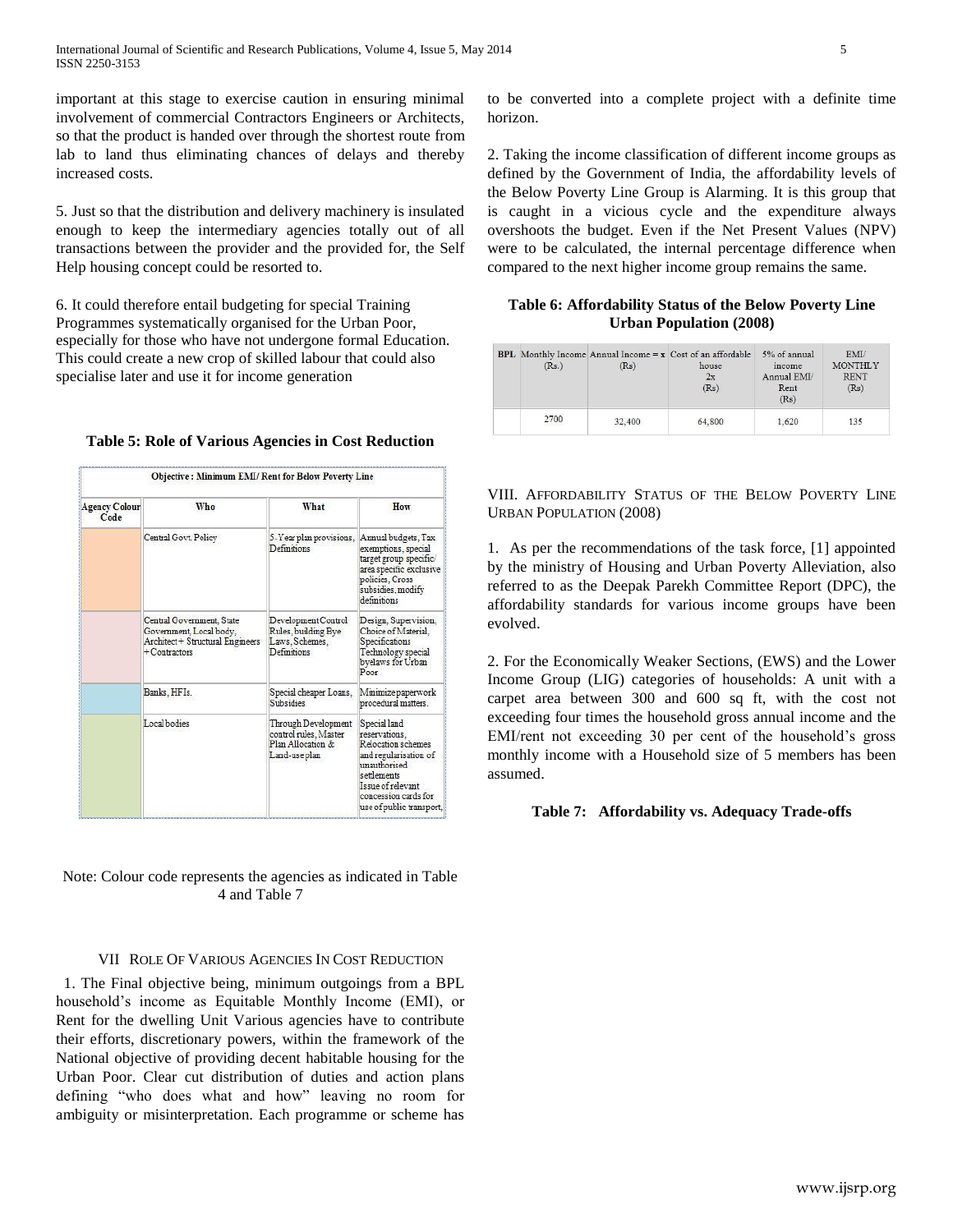zy.

|                | Key parameters for assessing<br>affordability<br>(a) | Negotiable<br>(b) | Non-NegotiableNegotiable<br>(c) | With a Ceiling a Floor<br>(d) | Negotiable with<br>(e) |
|----------------|------------------------------------------------------|-------------------|---------------------------------|-------------------------------|------------------------|
| 1              | Material choice Cost                                 |                   |                                 |                               |                        |
| $\overline{c}$ | Structural Safety                                    |                   |                                 |                               |                        |
| 3              | Durability                                           |                   |                                 |                               |                        |
| 4              | Size of the house (Minimum)                          |                   |                                 |                               |                        |
| 5              | Unit Cost of Construction                            |                   |                                 |                               |                        |
| 6              | Number of rooms                                      |                   |                                 |                               |                        |
| 7              | Labour cost                                          |                   |                                 |                               |                        |
| g              | Maintenance Cost                                     |                   |                                 |                               |                        |
| 9              | Interest on loan                                     |                   |                                 |                               |                        |
|                | 10 Loan processing fee                               |                   |                                 |                               |                        |
|                | 11 Registration Fee + Stamp Duty                     |                   |                                 |                               |                        |
|                | 12 Taxes + User Charges                              |                   |                                 |                               |                        |
| 13             | <b>Travel Location</b>                               |                   |                                 |                               |                        |
|                | 14 Land Size cost                                    |                   |                                 |                               |                        |

# V.

# IX, AFFORDABILITY VS. ADEQUACY TRADE-OFFS

1. In an attempt to provide a Pucca (Permanent) house out of conventional materials, those parameters have been identified where adequacy has been or is in danger of being traded off for affordability. To ensure safety, security, privacy, stability and durability, these parameters have been categorised into negotiable, non-negotiable, negotiable with either a ceiling or floor as the case may be.

2. The effort has been to fix constants and variables so that reaching a reasonably acceptable solution becomes not only easier, but also acts as a template for faster movement of papers for affordable housing.

# **Table 8: Affordability vs. Adequacy Resolution through an Iterative Process**

|                                         | Key parameters<br>for assessing<br>affordability<br>(a) | Negotiable<br>Through<br>Design<br>Ф) | Non-<br>(c)    | Negotiable<br>Negotiable With a Ceiling<br>(d) | Negotiable<br>with a Floor<br>(e) | Resultant Package +<br>Guideline for design<br>of an affordable<br>house. |
|-----------------------------------------|---------------------------------------------------------|---------------------------------------|----------------|------------------------------------------------|-----------------------------------|---------------------------------------------------------------------------|
| $\mathbf{L}$                            | Material choice<br>Cost                                 | 70% of Total<br>Cost                  |                |                                                |                                   | 70% of Total Cost                                                         |
| $\mathcal{I}^{\scriptscriptstyle \vee}$ | Structural Safety                                       |                                       | $\overline{3}$ |                                                |                                   | 3                                                                         |
|                                         | 3 Durability                                            |                                       | 50 years       |                                                |                                   | 50 years                                                                  |
| $\overline{4}$                          | Size of the DU<br>(Minimum)                             |                                       |                |                                                | 450 Sq.Ft                         | 450 Sq.Ft                                                                 |
| 5                                       | Unit Cost of<br>Construction                            |                                       |                | Rs.300 per Sq.Ft.                              |                                   | Rs.300 per Sq.Ft.                                                         |
| 6                                       | Number of<br>rooms                                      |                                       |                |                                                | <b>IBHK</b>                       | <b>IBHK</b>                                                               |
| 7                                       | Labour cost                                             | 30% of Total<br>Cost                  |                |                                                |                                   | 30% of Total Cost                                                         |
|                                         | Maintenance<br>R Cost                                   |                                       |                | Equal to 2<br><b>EMIs/Rent per</b><br>Annasm   |                                   | Equal to 2<br><b>EMIs/Rent per</b><br><b>Annunn</b>                       |
| 9                                       | Interest on loan                                        |                                       |                | Subsidised @<br>506<br>Static rate             |                                   | Subsidised @ 5%<br>Static rate                                            |
| 10                                      | Loan processing<br>faa                                  |                                       |                | 5% of EMI                                      |                                   | 5% of EMI                                                                 |
| 11                                      | Registration Fee<br>Stamp duty etc                      |                                       |                | 5% of RMT                                      |                                   | 5.% of EMI                                                                |
| 12                                      | Taxes + User<br>Charges p.a.                            |                                       |                | 1% of Total Cost                               |                                   | 1% of Total Cost                                                          |
| 13                                      | <b>Travel Location</b>                                  |                                       |                | Within 2Km<br>radius of Present<br>Location    |                                   | Within 2Km radius<br>of Present Location                                  |
| 14                                      | Land Size cost                                          |                                       |                | 700 Sq. Ft.<br>Free                            |                                   | 700 Sq. Ft.<br>Free                                                       |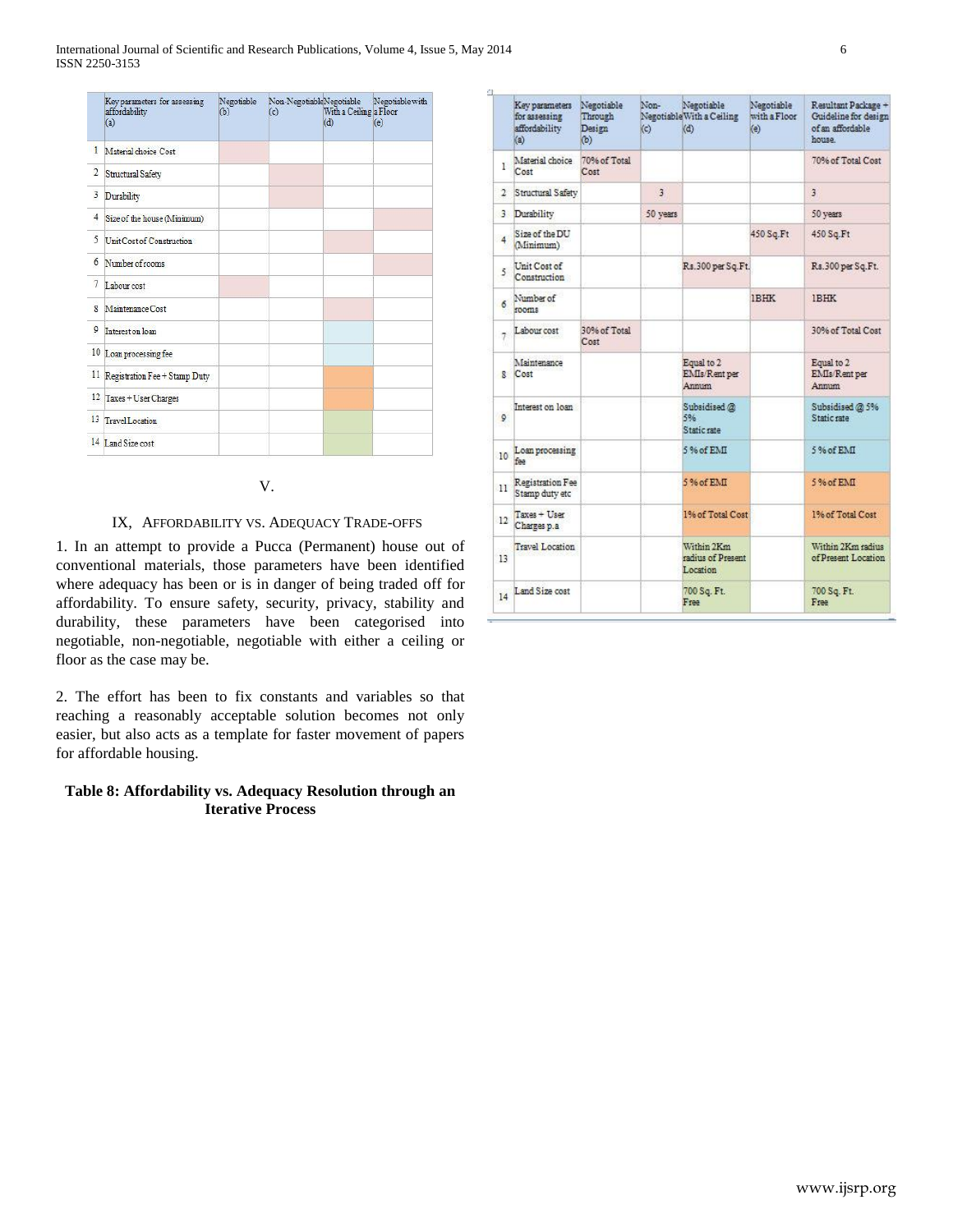## IX CONCLUSIONS

## *A. A Housing Package for the Urban Poor*

1. At current Market Rates an affordable house for the Below Poverty Line household, Using the variables and constants arrived at through iteration would mean:

2. A 450 Sq. Ft (minimum built- up area), 1BHK house, on a 700 Sq.Ft (Free) plot of land, located within 2Km of the current house, costing Rs. 1,35,000/, ( at Current material and labour Costs- 2013) using 70%= Rs. 94,500 material cost, Rs 40,000/- Labour Cost is to be designed iteratively.

3. With 90% of Rs. 1,  $35,000 = (Rs. 1, 21,500)$  loan facility,  $10\%$ of Rs. 1,  $35,000 = (Rs. 13,500)$  own Contribution, subsidized simple interest @ 5%, Rs.1, 21, 500) spread over a minimum of 20 years, shall have an EMI= Rent = Rs. 530 (Using Consumer Pricing Index and Rental Equivalence Method).

4.The House to be designed for minimum 50 years of life span, and a structural design that offers a minimum factor of safety  $=$ 3. It must have all toilet and electrical fixtures, fittings, built-in storage units, doors windows grills, hard ware items like latches, stays, door locks, al-drops and general specifications like terrazzo tiles, glazed tiles wherever appropriate. Water, sanitation and plumbing, is to be fixed at basic level.

 The Maintenance Cost envisaged to be fixed at an average of Rs.1060 p.a. One Time Charges like Loan processing fee not to exceed Rs. 265 and Registration Fee Stamp duty etc. another Rs. 265. For the Taxes + User Charges an amount not exceeding Rs. 1350 p.a

|  |  |  | <b>Table 9: Reverse Analysis</b> |
|--|--|--|----------------------------------|
|--|--|--|----------------------------------|

| One Time<br>Costs(Rs.)                                                                               | Gross Monthly<br>Costs. (Rs.)                                                           | <b>Total Monthly</b><br>outgoings 0-19<br>vears after one<br>time payments | <b>Total Monthly</b><br>outgoings<br>after 19th year |
|------------------------------------------------------------------------------------------------------|-----------------------------------------------------------------------------------------|----------------------------------------------------------------------------|------------------------------------------------------|
| Own Contribution<br>$13.500 +$ Loan<br>processing fee 265<br>$+$ Registration Fee<br>Stamp duty 265. | EMI 530 + Maintenance 1.<br>$060/12 = 88 + Taxes$<br>& User Charges $1,350/12 =$<br>113 | 731                                                                        | 201                                                  |
| $Total = 14.030$                                                                                     | $Total = 731$                                                                           |                                                                            |                                                      |

5. Using the Iterative Model of Analysis after having fixed floors and ceilings for Semi-Negotiable Parameters and established Non Negotiable, the only two parameters that can be worked upon through design are the material and labour costs.

6. With the current iterative values the Total Cost is equal to Rs. 1, 35,000. The house hold will however have to pay Rs.  $14,030 +$ (731x 20 years x 12 months) for 20 years which amounts to a static value of Rs. 1, 89,470

7. If 5% of the combined annual household income is Rs.734x12 (Rs.8808) then the annual income is equal to 8808/0.05 which is equal to Rs. 1, 76,160. One twelfth of this amount which is Rs. 14,680 is therefore the monthly income required, to be able to pay the EMIs or the Rent.

8. By using a structural system out of Bamboo Reinforced Concrete (BRC), for its slab, beams and columns (to begin with) a house can be designed fitting the criteria evolved for a given size, cost, safety and durability acceptable for a decent habitat. Further iteration may be required either for reworking seminegotiable parameters within their range, or by iterating upwards or downwards with finishing materials, replacing one item at a time with bamboo (Doors, windows, flooring), and testing their effect on costs

# X. BAMBOO FITS THE BILL

The use of bamboo has historical roots. Its durability, tensile strength, owing to its fibrous structure is undoubtedly acknowledged in research circles. The excellent regenerating qualities and fast growth make it an abundantly available material in bamboo favourable soil conditions across the world. Bamboo cultivation, cutting, drying, seasoning, and chemical treatment, if managed in consonance with its flowering, can yield bulk quantities, for construction. While whole bamboo construction is known to have a list of demerits, engineered or processed composites enhance its qualities and increase its strength, multi-fold.

Simultaneously, various steps need to be taken right from cultivation to design, to construction and maintenance help in countering most of its limitations, and harnessing its potential as a low cost building material. Being an organic material, it is by far, the most, sustainable solution for mass housing, for the economically weaker sections of the society in urban areas, including those that struggle to survive at sub-sustenance level, referred to in India as those that are Below Poverty Line (BPL) with meagre incomes. Bamboo being hollow offers a very light superstructure, reducing foundation costs, and an excellent performer in seismic regions, a minimiser of losses to lives and properties. They say it needs protection from driving rain. Hence designing with bamboo, calls for a large hat and big pair of boots for its protection, in real terms, an overhanging roof and a protected foundation.

Availability of the conventional materials and technology, and standardization of professional education in the field of science, engineering and technology, led to the invasion of conventionalism, not only in the building industry, but also in every sphere of life. Generations of professionals developed similar skills, inherited similar technical thought processes, leaving no room for breakaways and experimentation. Closed laboratory experimentation continued, on alternative building materials and technology, but remained indoors, as the society had fortified itself to think non-conventionally. The "traditional" and the "vernacular" were lost in transition from the being" a way of life" to becoming an "impossibility". There was just no